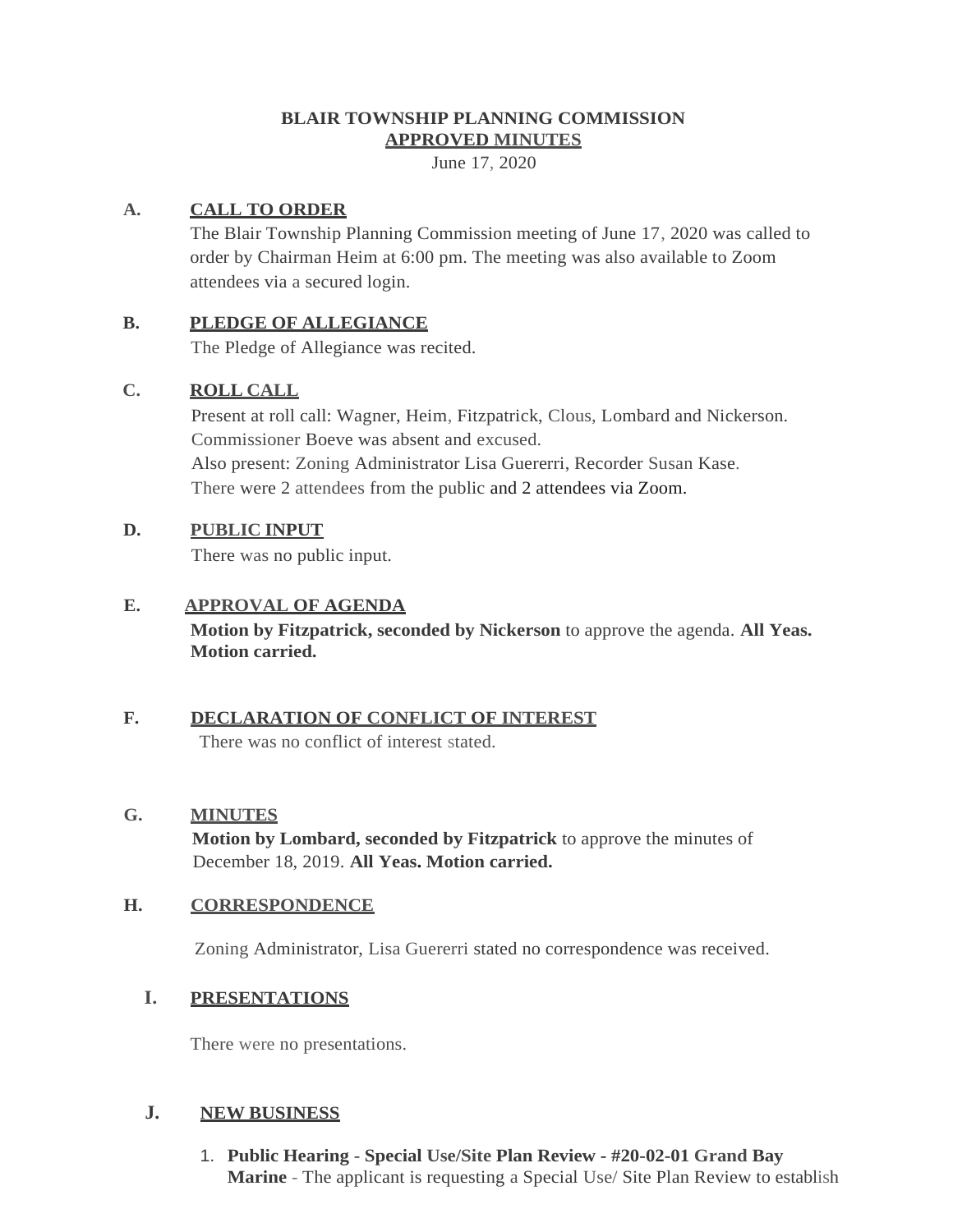a boat sales and retail/warehouse with a service/repair facility in an existing building located at 211 US 31 S, Traverse City, MI 49685, formerly known as Parker Motor Freight building. Property ID# 28-02-004-008-01.

Chairman Heim stated that the Special Use application will be evaluated on Section 22.04, A through G, Standards for Approval of the Zoning Ordinance. This Public Hearing will only be addressing the Special Use application, each person addressing the Commissioners will be allowed three minutes. After the Public Hearing is closed, the Special Use application will be reviewed against the Standards for Approval in Section 22.04, A through G. The Chairman will open the Public Hearing, there will be a presentation by the applicant, there will be a presentation by staff, questions from the public will be accepted, and then the hearing is closed. The purpose of the Planning Commission's role in this endeavor is to recommend that the Special Use permit be approved or denied by the Blair Township Board of Trustees.

Chairman Heim opened the Public Hearing at 6:06 pm.

Bill Crain, Crain Engineering, represented the applicant and was present at the meeting and addressed the Commissioners with an illustration of the proposed site plan. Mr. Crain stated that this application was previously approved for four storage buildings, but the permit expired before the construction could begin. With this new Special Use application, the plans now call for the four storage buildings, a showroom, a display area, a service/repa ir facility and an office for Grand Bay Marine management. Chairman Heim reviewed the Standards for Approval as listed below:

#### **Section 22.04 Standards for Approval**

- 1. The Planning Commission shall review the particular circumstances and facts related to each proposed special use application in terms of the following standards and requirements and shall make a determination as to whether the use proposed to be developed on the subject parcel meets thefollowing standards and requirements:
	- a. Will be harmonious with and in accordance with the general objectives of the Master Plan.
	- b. Will be designed, constructed, operated, and maintained in harmony with the existing and intended character of the general vicinity and the natural environment so that the use will not change the essential character of that area.
	- c. Will not be hazardous or disturbing to existing or future neighboring uses.
	- d. Will represent a substantial improvement to property in the immediate vicinity and to the community as a whole.
	- e. Will be served adequately by essential public services and facilities, such as highways, roads, drainage structures, police and fire protection, and refuse disposal; or, the persons or agencies responsible for the establishment ofthe proposed special use shall be able to provide adequately for such services.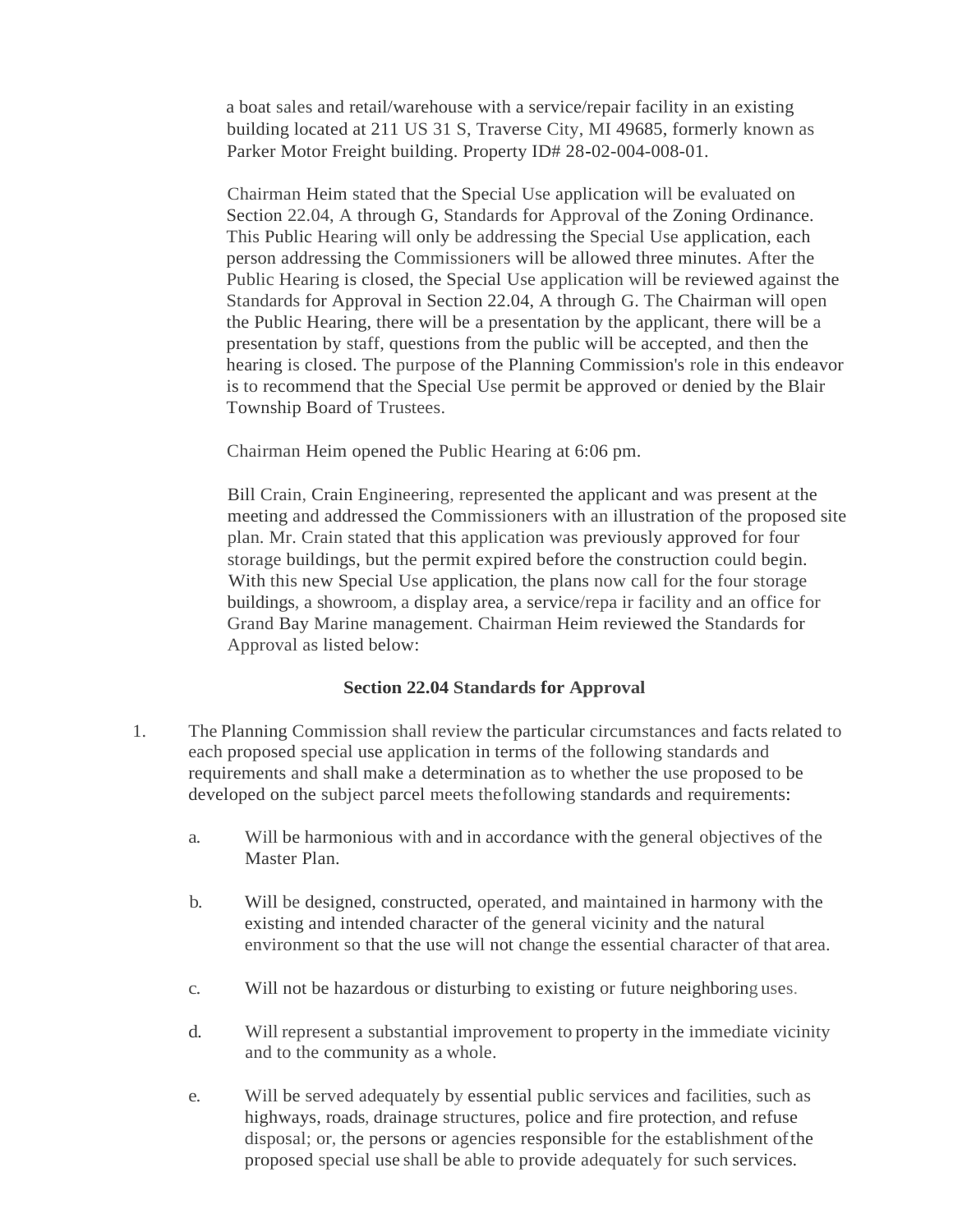- f. Will not create excessive additional requirements at public cost for public facilities and services and will not be detrimental to the economic welfare of the community.
- g. Will not involve uses, activities, processes, materials, equipment and conditions of operation that will be detrimental to any persons, property, or the general welfare by reason of excessive smoke, fumes, glare, noise,vibration or odors.

Chairman Heim opened the meeting to public comment. There was no public comment. Mr. Crain had no further comments on his presentation for the applicant.

Chairman Heim closed the Public Hearing at 6:17 pm.

Chairman Heim opened the meeting for discussion from the Commissioners. It was agreed that the application met the Standards for Approval as listed above.

**Motion by Fitzpatrick, seconded by Clous** to move to **recommend** to the Blair Township Board of Trustees to **approve** Case **SU/SPR #20-02-01** as presented as it has met the Standards for Approval as required in Section 22.04, A through G of the Blair Township Zoning Ordinance. **Yes:** Heim, Lombard, Fitzpatrick, Nickerson, Wagner, Clous. **Motion carried.**

Chairman Heim moved the meeting to the Site Plan Review for this same applicant, as the Special Use application has been recommended to be approved by the Blair Township Board of Trustees.

The Site Plan Review is evaluated against the Standards for Approval, as listed below.

#### **21.03 Standards for Approval**

A site plan shall be reviewed and approved by the Planning Commission upon finding that the following conditions are met:

- 1. That the proposed use will not be detrimental to the adjacent property or the surrounding neighborhood, including properties located in adjacent municipalities.
- 2. That there is a proper relationship between existing roads and highways and proposed deceleration lanes, service drives, ingress and egress drives, and parking areas toassure the safety and convenience of pedestrian and vehicular traffic.
- 3. That buildings, structures, parking areas, utility areas, walls, and fences are so designed and located to minimize the adverse effects of such development on users of such development and occupants of adjacent properties.
- 4. That any adverse effects of the proposed development and activities which will impact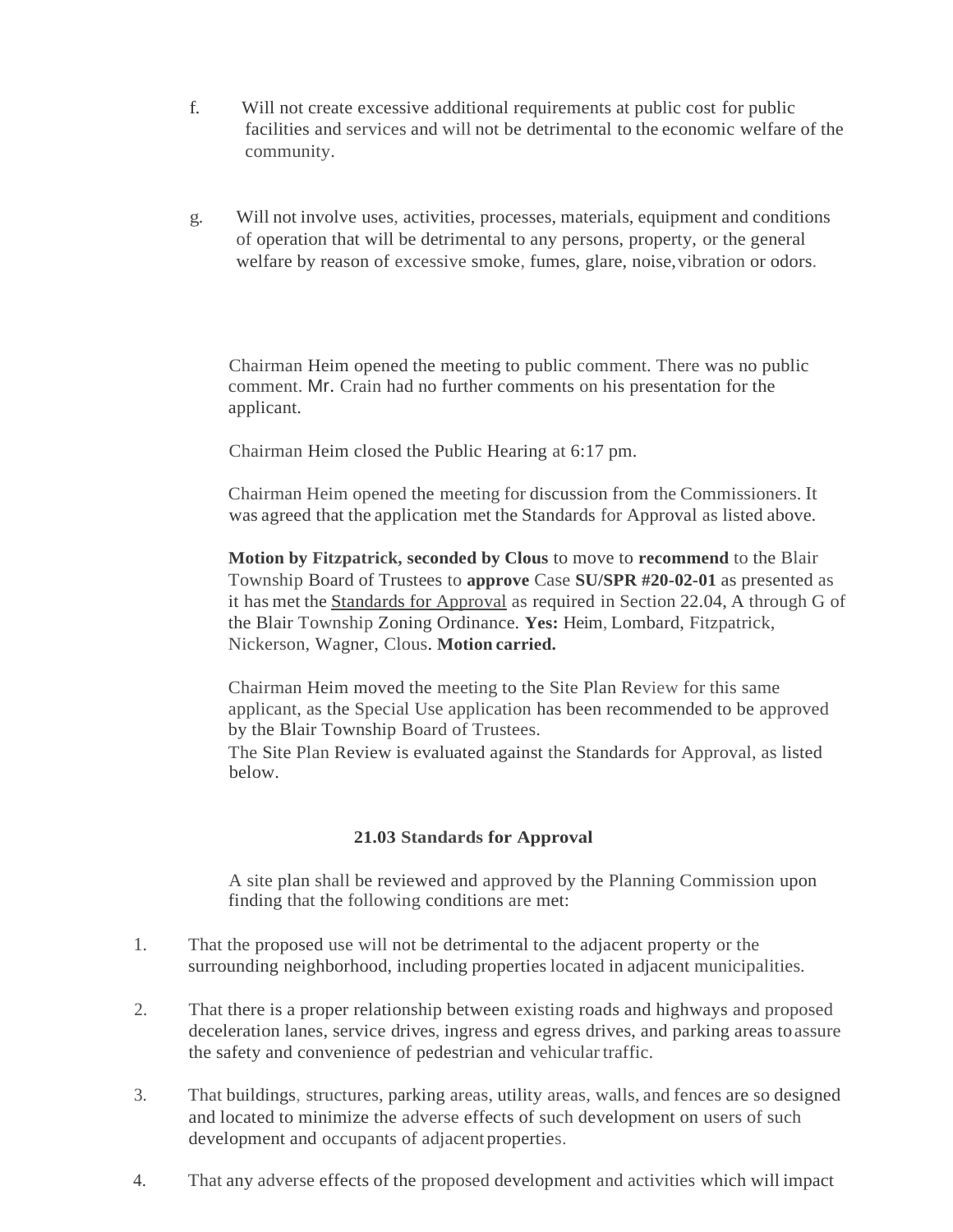adjoining occupants or owners shall be minimized by appropriate landscaping, fencing, or other screening.

- 5. That as many natural landscape features as possible are retained, particularly where they provide a barrier or buffer between the development and adjoining properties used for dissimilar purposes, and where they assist in preserving the general appearance of the neighborhood or help control soil erosion or the discharge of storm water.
- 6 The proposed development provides for the proper development of public utilitiesand infrastructure.
- 7 All buildings or groups of buildings are arranged to permit emergency vehicle access.
- 8 That the plan for soil erosion control, storm water discharge, wells, and on-site septic systems have been approved. Site plan approval may be conditioned upon providing evidence that the necessary permits have been applied for. A land use permit shall not be issued until the Zoning Administrator receives a copy of the required permit(s).
- 9 The Planning Commission may further require landscaping, fences, and walls in pursuit of these objectives and same shall be provided and maintained as a condition of the establishment and the continued maintenance of any use to which they are appurtenant.
- 10. For a narrowfrontage which will require a single outlet, the Planning Commission may recommend that escrow money be placed with the Township so as to provide for a marginal service drive equal in length to the frontage of the property involved. Zoning compliance permits shall not be issued until the improvement is physically provided or monies having been deposited with the Township Clerk
- 11 Where the Township has adopted a specific area or neighborhood improvement or redevelopment plans and recommendations involving, but not limited to, public rightsof-way, utilities and storm drainage, parking facilities, building placement, access drives, floor space density allocations, building facade and architectural treatment, no site plan shall be approved unless there is general compliance with such Township plan.

After the fire hydrants were added to the plans, it was decided that the Site Plan Review application met the above Standards for Approval. Chairman Heim asked for a motion.

**Motion by Fitzpatrick, seconded by Clous** to **approve** Case **SPR # 20-02-01 as presented**  because it has met the Standards for Approval as required in Section 21.03, #1 through 11 and is a use permitted in the Commercial Zoning District of the Blair Township Zoning Ordinance. **Yes:** Heim, Lombard, Wagner, Nickerson, Clous, Fitzpatrick. **No:** None. **Motion carried.**

**2. Public Hearing Special Use Case# SU/SPR 20-06-01:** Applicant is GR Auto Gallery, requesting a Special Use/Site Plan Review to establish an indoor, internet-based specialty auto sales and retail showroom in an existing building located at 5555 Brentwood Ave, Grawn MI 49637, parcel # 28-02-200-019-00. The property was formerly known as Odom ReUsable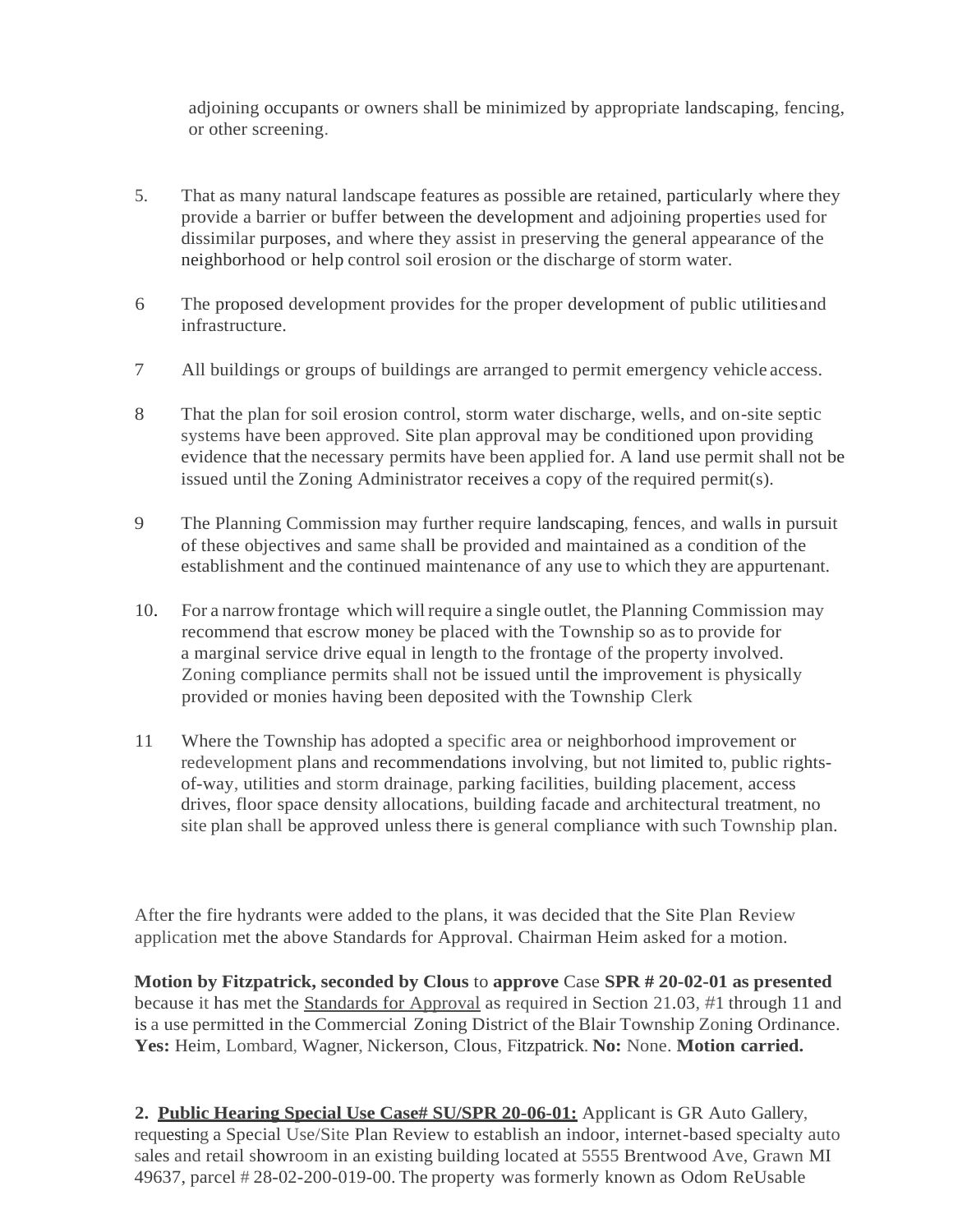Building Materials.

Chairman Heim opened the Public Hearing at 6:28 p.m. Bill Crain, Crain Engineering, represented the applicant, GR Auto Gallery. The applicant is relocating from Park Drive in Traverse City to this location in Grawn. All sales are online, and all vehicles are in the building. The plans show that the existing parking lot and landscaping will remain as is.

Commissioner Nickerson inquired if any changes will be made to the road access as nearby residents have used that road for many years. Mr. Crain responded that he does not anticipate that any changes will be made to the road.

Chairman Heim, monitoring the Zoom attendees, accepted a comment from Christopher Hooks, one of the owners of GR Auto Gallery, who was attending the meeting remotely. Mr. Hooks commented that there are no proposed changes to the road.

Bruce Odom, owner of the property currently pending sale upon this application, attending the meeting remotely via Zoom offered to answer any other questions. There were none.

Mr. Crain had no further additions to his application presentation.

Chairman Heim closed the Public Hearing at 6:35 p.m.

Chairman Heim asked for discussion from the Commissioners. The Standards for Approval for a Special Use Application were reviewed:

#### **Section 22.04 Standards for Approval**

The Planning Commission shall review the particular circumstances and facts related to each proposed special use application in terms of the following standards and requirements and shall make a determination as to whether the use proposed to be developed on the subject parcel meets the following standards and requirements:

- a. Will be harmonious with and in accordance with the general objectives of the Master Plan.
- b. Will be designed, constructed, operated, and maintained in harmony with the existing and intended character of the general vicinity and the natural environment so that the use will not change the essential character of that area.
- c. Will not be hazardous or disturbing to existing or future neighboring uses.
- d. Will represent a substantial improvement to property in the immediate vicinity and to the community as a whole.
- e. Will be served adequately by essential public services and facilities, such as highways, roads, drainage structures, police and fire protection, and refuse disposal; or, the persons or agencies responsible for the establishment of the proposed special use shall be able to provide adequately for such services.
- f. Will not create excessive additional requirements at public cost forpublic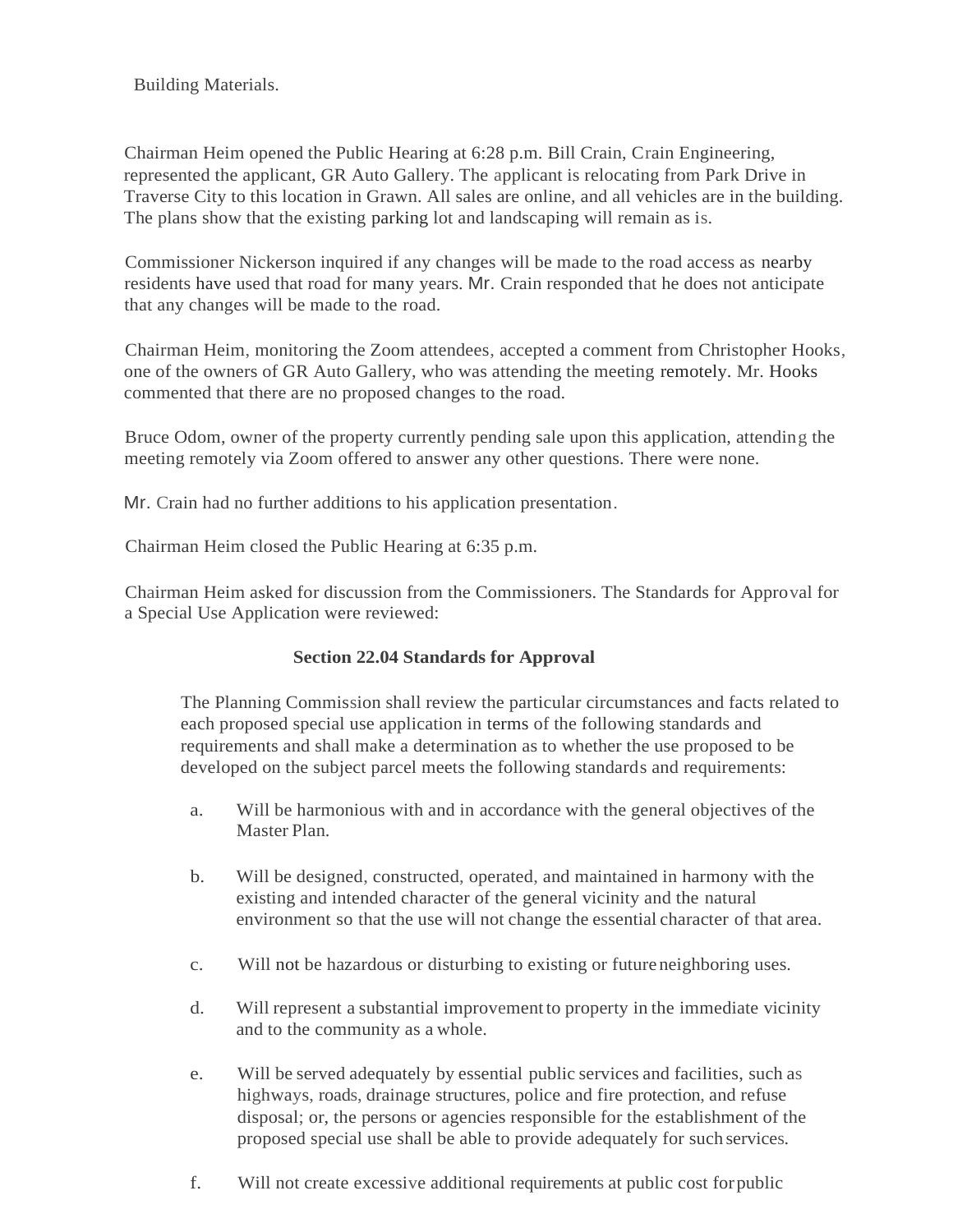facilities and services and will not be detrimental to the economic welfare of the community.

g. Will not involve uses, activities, processes, materials, equipment and conditions of operation that will be detrimental to any persons, property, or the general welfare by reason of excessive smoke, fumes, glare, noise, vibration or odors.

> Chairman Heim asked for a motion, as there was agreement that the applicant met all the Standards for Approval.

> **Motion by Fitzpatrick, seconded by Clous** to move to **recommend** to the Blair Township Board of Trustees to **approve** Case# SU/SPR 20-06-01 as **presented** as it has met the **Standards** for Approval as required in Section 22.04, A-G of the Blair Township Zoning Ordinance. **Yes:** Lombard, Wagner, Clous, Heim, Nickerson, Fitzpatrick. **No:** None. **Motion carried.**

> The application for Site Plan Review by same applicant was then reviewed. Mr. Crain illustrated on the drawings that there are no proposed changes to the property' s exterior parking lot or landscaping. Chairman Heim asked for comments. There were none.

> The Standards for Approval, Section 21.03 are as follows and were met by the applicant.

#### **21.03 Standards for Approval**

A site plan shall be reviewed and approved by the Planning Commission upon finding that the following conditions are met:

- 1. That the proposed use will not be detrimental to the adjacent property or the surrounding neighborhood, including properties located in adjacent municipalities.
- 2. That there is a proper relationship between existing roads and highways and proposed deceleration lanes, service drives, ingress and egress drives, and parking areas to assure the safety and convenience of pedestrian and vehicular traffic.
- 3. That buildings, structures, parking areas, utility areas, walls, and fences are sodesigned and located to minimize the adverse effects of such development on users of such development and occupants of adjacent properties.
- 4. That any adverse effects of the proposed development and activities which will impact adjoining occupants or owners shall be minimized by appropriate landscaping, fencing or other screening.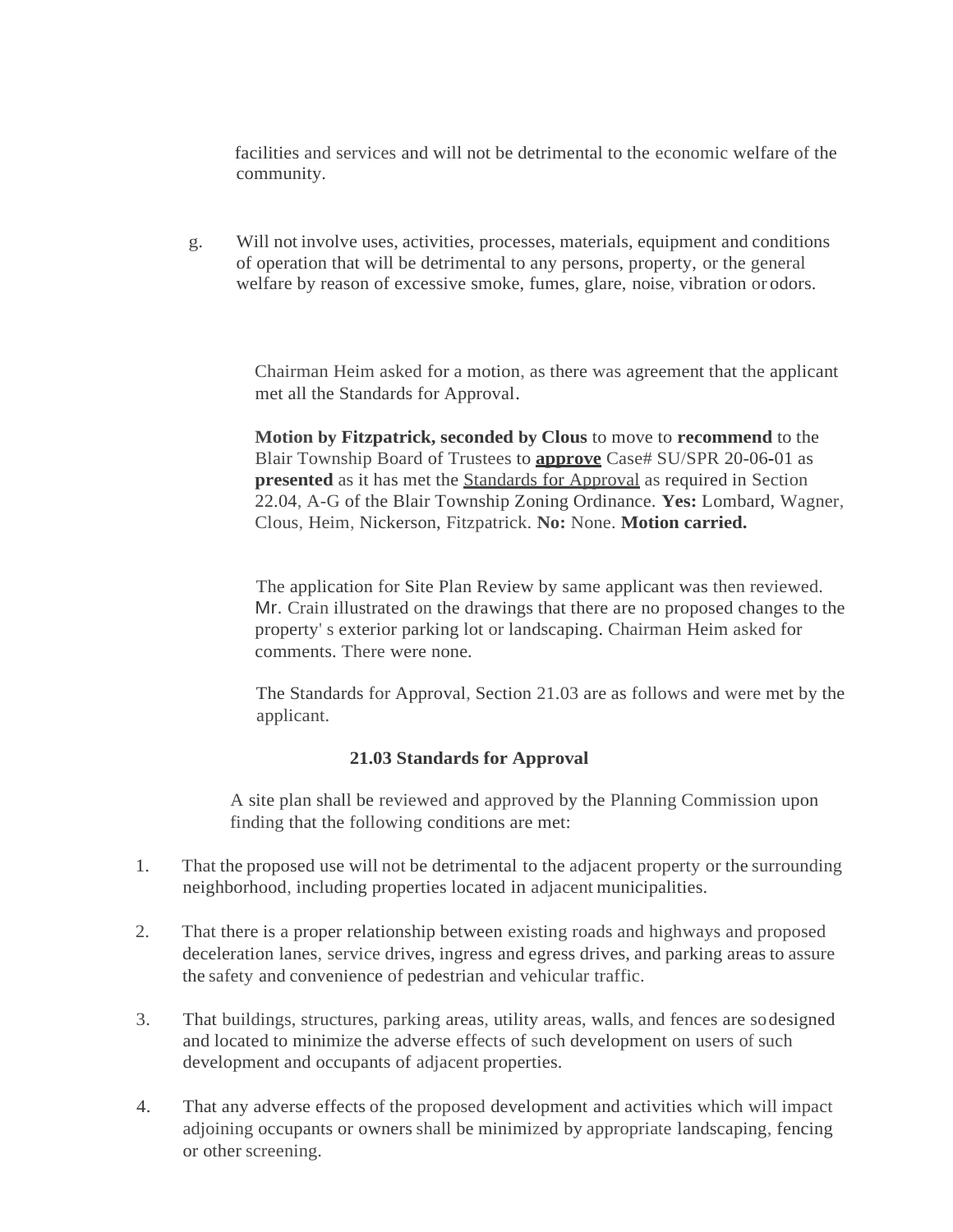- 5. That as many natural landscape features as possible are retained, particularly where they provide a barrier or buffer between the development and adjoining properties used for dissimilar purposes, and where they assist in preserving the general appearance of the neighborhood or help control soil erosion or the discharge of storm water.
- 6 The proposed development provides for the proper development of public utilities and infrastructure.
- 7 All buildings or groups of buildings are arranged to permit emergency vehicle access.
- 8 That the plan for soil erosion control, storm water discharge, wells, and on-site septic systems have been approved. Site plan approval may be conditioned upon providing evidence that the necessary permits have been applied for. A land use permit shall not be issued until the Zoning Administrator receives a copy of the required permit(s).
- 9 The Planning Commission may further require landscaping, fences, and walls in pursuit of these objectives and same shall be provided and maintained as a condition of the establishment and the continued maintenance of any use to which they are appurtenant.
- 10. For a narrow frontage, which will require a single outlet, the Planning Commission may recommend that escrow money be placed with the Township so asto provide for a marginal service drive equal in length to the frontage of the property involved. Zoning compliance permits shall not be issued until the improvement is physically provided or monies having been deposited with the Township Clerk
- 11 Where the Township has adopted a specific area or neighborhood improvement or redevelopment plans and recommendations involving, but not limited to, public rightsof-way, utilities and storm drainage, parking facilities, building placement, access drives, floor space density allocations, building facade and architectural treatment, no site plan shall be approved unless there is general compliance with such Township plan.

**Motion by Fitzpatrick, seconded by Clous** to **approve** Case **SU/SPR** # **20-06-01** as **presented** because it has met the Standards for Approval as required in Section 21.03, #1 through 11 and is a use permitted in the Commercial Zoning District of the Blair Township Zoning Ordinance. **Yes:** Heim, Lombard, Clous, Wagner, Fitzpatrick, Nickerson. **No:** None. **Motion carried.**

#### **K. Unfinished Business** None.

#### **L. Reports**

1. Zoning Administrator - Lisa Guererri reported that there is an application for apartments near Rennie Road on the July agenda for the Planning Commission.

2. Town Board Representative - Dennis Fitzpatrick said there have been two Zoom